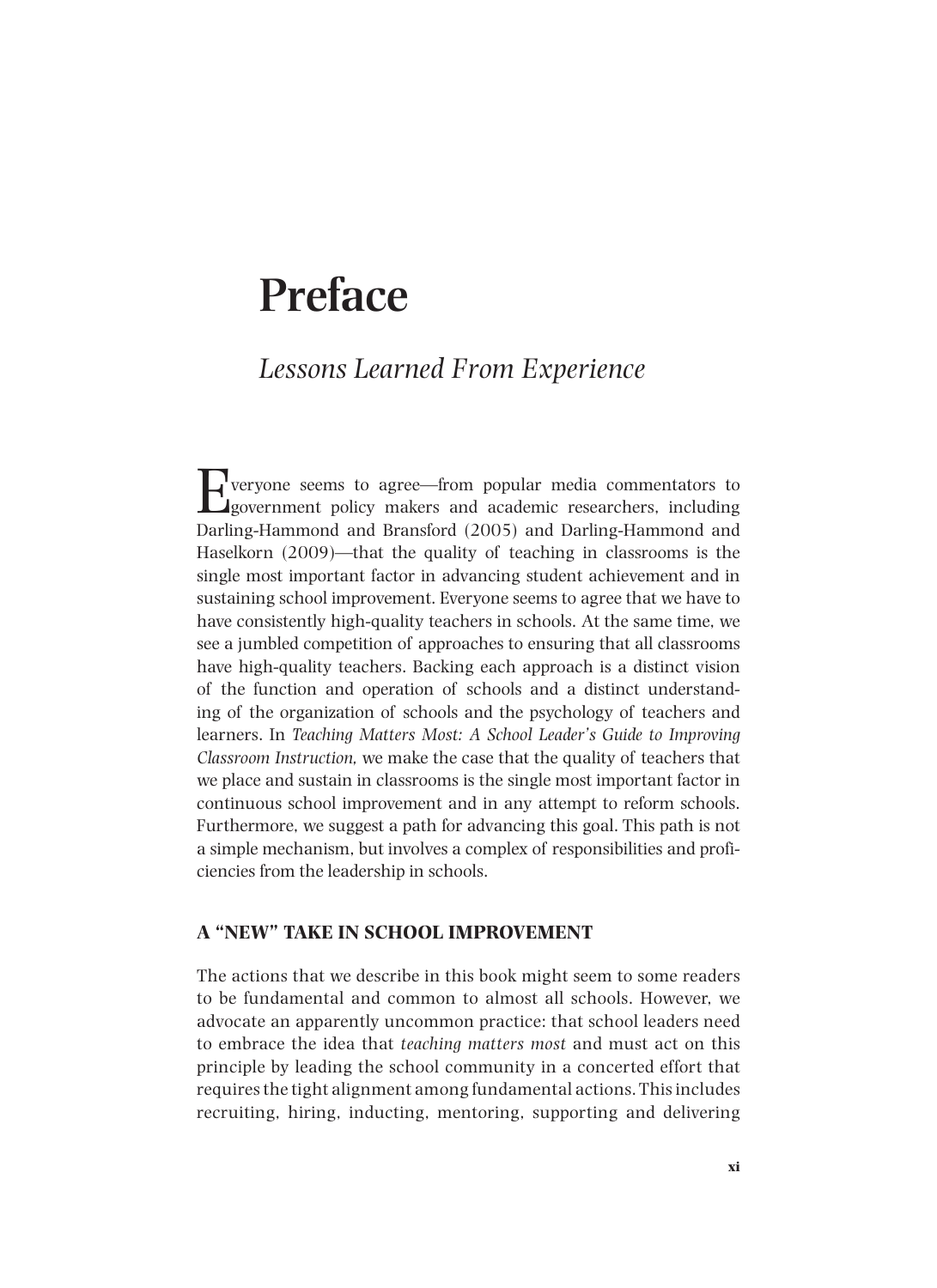#### **xii • Teaching Matters Most**

meaningful professional development, and evaluating teachers in a manner that recognizes their need for a sense of efficacy, autonomy, and community.

 We recognize that procedures and programs for induction, mentoring, professional development, and teacher evaluation should be common to schools, although the quality of the programs might be uneven and unaligned. This book can help school leaders to define the common commitment that could bind these separate elements together, and our advice for action steps could help school leaders to improve any one of the individual components.

 Part of our concern is that too often the leaders in schools, while acknowledging the importance of teachers, look to streamlined mechanisms and sometimes to peripheral activities instead of addressing the admittedly messy work of improving the quality of teaching in a school. In this book, we offer an alternative to popular options. Simply put, the alternative requires three key elements:

- 1. Envisioning what good teaching looks like and sounds like
- 2. Measuring the quality of current instruction against this standard
- 3. Working relentlessly in concert with a community of professionals to move the quality of instruction closer and closer to the ideal

 Of course, each one of these elements embeds layers of complexity and assumes substantial knowledge and skills on the part of the leaders in any school. And we understand that a myriad of distractions move school leaders away from primary attention to the quality of teaching. Throughout the book, and especially in the last two chapters, we suggest ways to remain focused and to develop the leadership proficiencies necessary to be a strong and steady instructional leader.

 When we examined the school improvement plans from a set of randomly selected schools (McCann, Jones, & Aronoff, 2010), we were curious to see the trends among the targets that schools had set for improvement. By and large, the plans in this set focused most attention on propping up areas of deficiency and too often the expressed goals seemed only peripherally connected to the work that teachers do in classrooms. We trust that a committee or an individual administrator conscientiously wrote the school improvement goals, judging that they were significant statements within the particular school contexts. However, we have to ask in each instance, if the goal is aggressively pursued, will it substantively improve the quality of teaching and thereby significantly advance the learning for all students? Too often, our answer is *no.*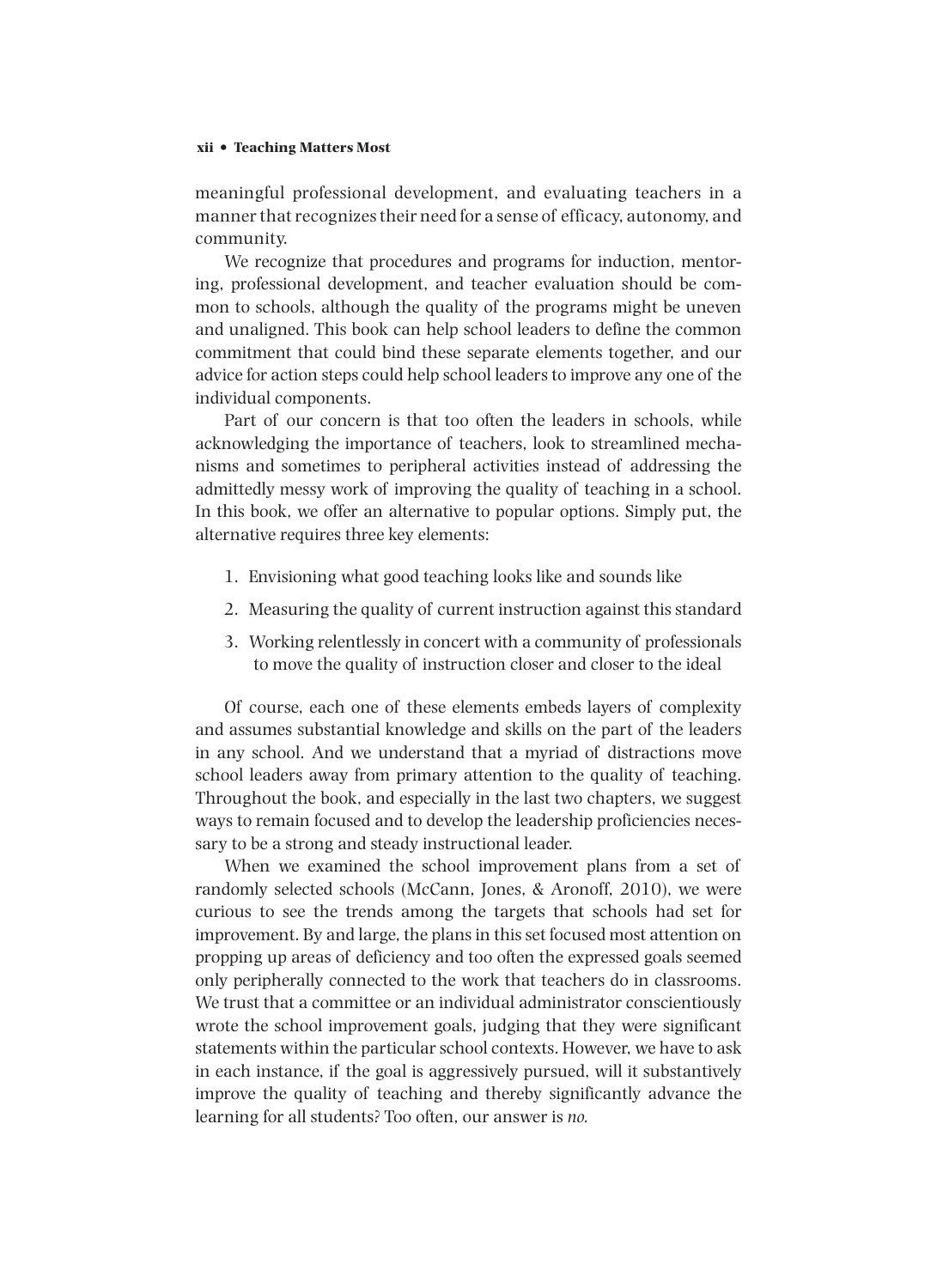#### **CENTRAL THEME**

 We have worked in public schools for more than a combined one hundred years. We continue to observe in schools as researchers, university supervisors, and consultants. Our thousands of hours of classroom observations have convinced us that schools will not make significant progress in advancing the learning and achievement of all students unless they make significant strides in improving the quality of instruction in all classrooms. With *Teaching Matters Most: A School Leader's Guide to Improving Classroom Instruction,* we argue for renewed and sustained attention to improving the quality of instruction in schools. Furthermore, we insist that schools work against this effort when school leaders focus too much attention on the peripheral matters of schooling that often distract from the core effort to advance learning and improve the quality of students' experiences in classrooms. We understand that students are going to be intellectually engaged and learn at high levels of achievement when they experience consistently high-quality instruction. We propose an approach to school improvement that does not single out struggling subgroups as the focus for correctives. Instead, we offer that schools leaders need to conceive firmly and in substantial detail what good teaching looks like, sounds like, and feels like. They must take the measure of the quality of instruction against this yardstick, and they must work relentlessly to move the quality of instruction closer and closer to the ideal in every classroom.

#### **ORGANIZATION OF THE BOOK**

 The book begins by making the case for the importance of teaching and for improving the quality of teaching. The chapters that follow report current trends in instruction in schools. The report shows that while teachers are working hard, instruction is often uninspired and rarely challenging or intellectually engaging. We note the current debate about whether or not there are "best practices" in teaching, and make the case that we can say with confidence that some practices are clearly better than others. While we acknowledge that other authorities, for example Danielson (2007) and Stronge (2007), have described quality teaching according to elaborate rubrics, these descriptions make it difficult to sort out the pedagogical priorities. One chapter offers a description of distinctive practices that separate exceptional teachers from mediocre teachers.

 Subsequent chapters detail the actions that are necessary to promote and sustain consistently high-quality teaching, including the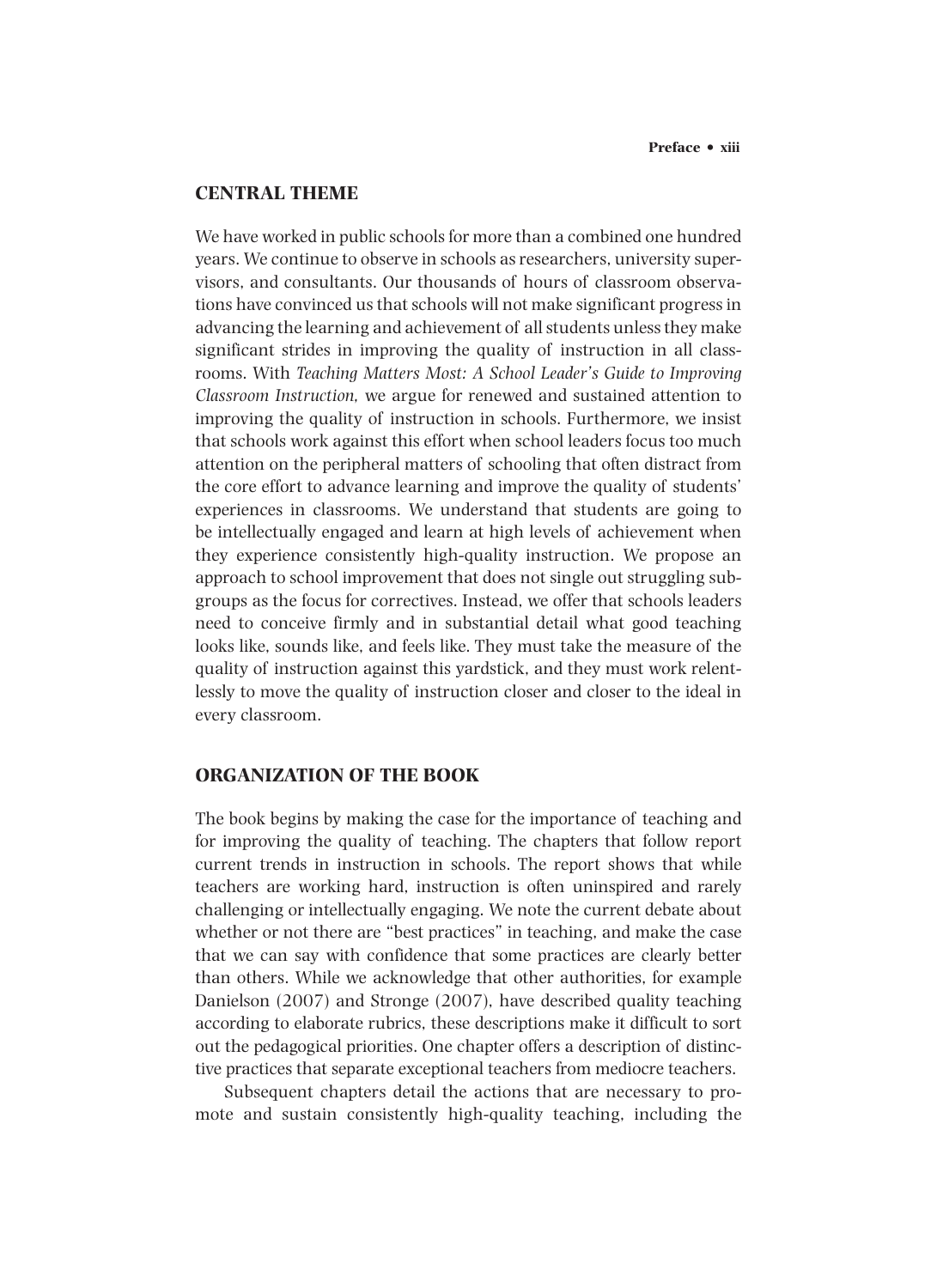#### **xiv • Teaching Matters Most**

communication steps needed to initiate the plan. The actions include attention to hiring, recruiting, and induction practices. We suggest the elements that should be part of any mentoring program. We envision what a meaningful staff development program would look like. We propose the necessary steps in a teacher evaluation process that promotes professional growth. We share how attention to what students tell us can inform us about the quality of instruction and the experience in every classroom.

 We acknowledge the realistic challenges in following the course that we propose. However, we note that the recognition of challenges does not invite despair. As school administrators, we have taken the stance that recognized challenges are specific problems to be solved, not insurmountable roadblocks. We do not deny that what we propose will be difficult at times and will be quite different from more popular and easily marketable approaches to reform and improvement. At the same time, experience tells us that principals in most schools have a great deal of autonomy to be creative and to translate various mandates into actions that are appropriate for the specific instructional context of their schools. For example, if principals must evaluate and rate all teachers, there are ways of doing this that support the teachers' development and foster reflection.

### **WHAT MAKES THIS BOOK DISTINCTIVE**

 It should come as no surprise to you that *teaching matters most* in the sense that the quality of the teaching in a school is the key factor that advances learning, achievement, and student satisfaction. Of course school administrators, board members, and policy makers act on this fact in various and sometimes contradictory ways. Here is what is distinctive about our approach:

- We recognize that school leaders have no control over the *input,* the teacher training that prepares candidates to deliver highquality instruction and to function well as a member of an instructional team. We see the task before leaders as working with the current reality of the staff and the community where they are situated.
- We see hope in an intense focus on continually working toward the improvement in the quality of teaching across all grades and across all disciplines.
- We insist that the criteria for defining quality teaching cannot be captured in static checklists but must be authored repeatedly